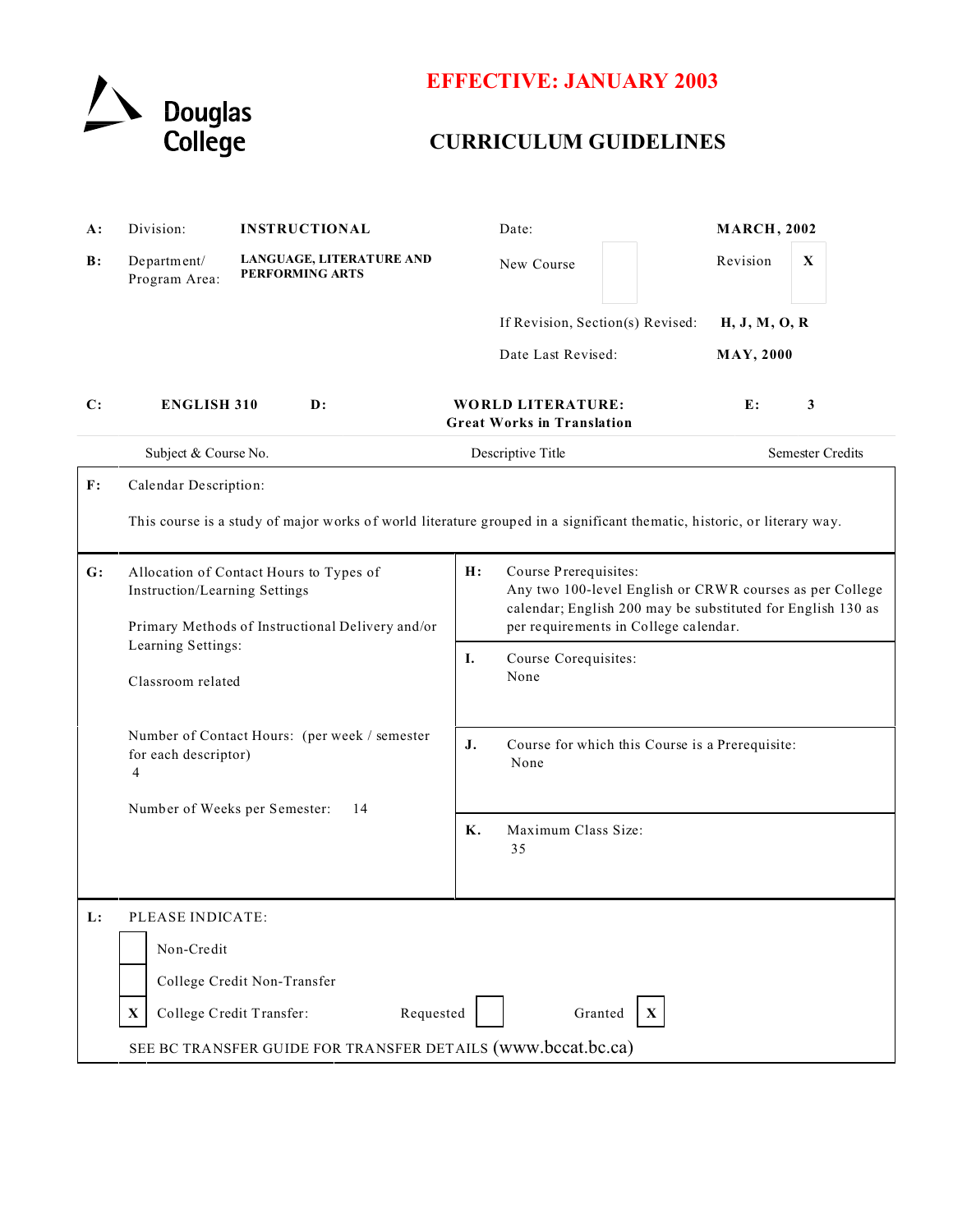### **M:** Course Objectives/Learning Outcomes

The successful student should be able to

1. recognize the significance of the literary and non-literary or cultural context of a work being studied, such as biographical, historical, mythological, and philosophical contexts;

2. read critically secondary sources, such as criticism and other texts by the same author, as an aid to comprehending the primary text being studied;

3. read critically and independently works or aspects of works not discussed in class;

- 4. understand the works studied in the context of a thematic, historic, or literary tradition; and
- 5. formulate a thesis on a given subject in one or more specific works and develop this, using suitable textual evidence.

## **N:** Course Content

Selected literary texts (see sample list).

- Selected secondary source materials:
- autobiographical material
- biography
- literary criticism and theory
- cultural and intellectual history
- other arts (music, fine arts, film, etc.).

## **O:** Methods of Instruction

- lecture/discussion
- interviews
- group work
- instructor feedback on students' written work

### **P:** Textbooks and Materials to be Purchased by Students

Sample reading list:

Balzac, *Père Goriot* Dostoevsky, *Notes from Underground* Flaubert, *Madame Bovary* Goethe, *The Sorrows of Young Werther* Kafka, *The Metamorphosis* Mann, *Death in Venice* Puskhkin, *Eugene Onegin*

## **Q:** Means of Assessment

- A minimum of 15% must be in-class paragraphs or essays.

- A minimum of four evaluations, two of which must be academic essays with a combined value of at least 40% of the course grade.

### Writing Competency Bar

A student must achieve a grade of C- or better upon first submission of at least one required essay in order to achieve a grade of better than P in any university-transfer English course.